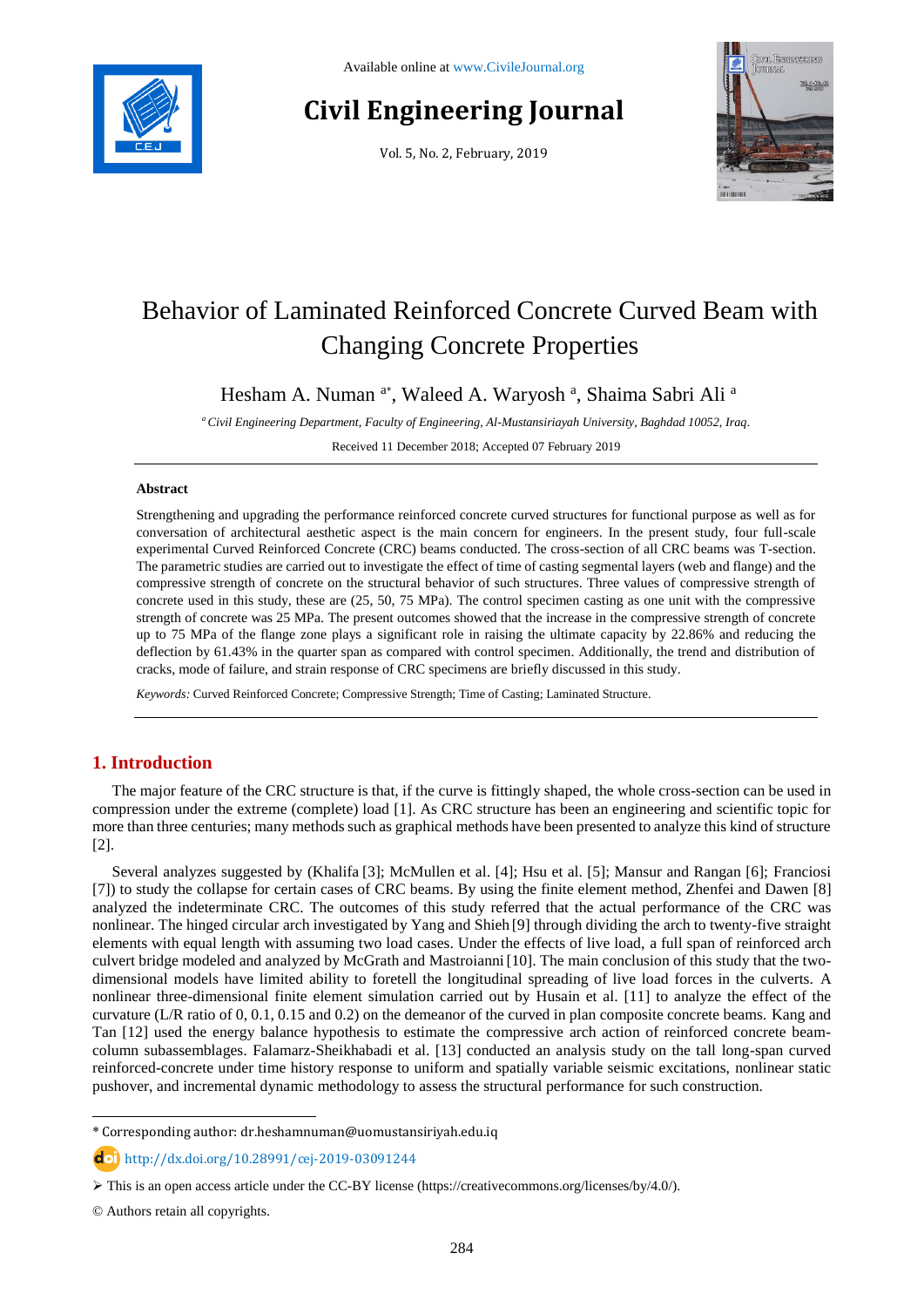Furthermore, based on the study conducted by Anas [14] to assess the demeanor of CRC in-plane beams, the author found that the difference between numerical and available experimental results in the ultimate load within the range 4- 8%. The influence of utilizing composite un-bonded tendons to the extrados surface of a semi-circle arch as another alternative for arch strengthening was studied analytically by D'Ambrisi et al. [15]. The numerical analysis carried out by Qi et al. [16] to determine the dynamical response of CRC exposed to blast loading, the results indicated that the zone near the explosion has large local deformations with great damaged. Based on a theoretical study, Abbasnia and Nav [17] presented the procedure to estimate the structural robustness and also the arching capacity of beams. Additionally, through activating three-dimensional finite element approach of an actual existing deck-type reinforced concrete arch bridge, Farahani and Maalek [18] referred that the influences of the vertical component of ground motion must be included in the analysis of such construction.

The strengthening design of the CRC bridge that reached to the end of life service using a carbon fiber reinforced polymer conducted by Li et al.[19] was very convincing under the static and dynamic loadings. Nam et al. [20] suggested a design procedure for CRC section strengthening by fiber reinforced polymer that exposed to blast loading. The authors founded that the existence of fiber reinforced polymer worked to increase the resistance of the arch section under the blast loading. Moreover, Hesham [21] studied the effect of increasing compressive strength of concrete (22, 45 and 71 MPa) on the structural beam behavior. He used the super-plasticizer and Glenium 51 as additives material to the concrete to increase the compressive strength. Gou et al. [22] determined the local stress distributions of the V-shape pier-girder joint under different loading conditions. Additionally, according to the study accomplished by Gou et al. [23] on the Yichang Yangtze River Bridge to investigate the stress distributions in the girder-arch-pier connections. A testing loading scheme depends on the Italian Code adopted by Martinelli et al. [24] to investigate the bearing capacity of arch bridge in Lecco (northern Italy). Under quasi-static and cyclic loading systems, Augusthus-Nelson [25] investigated the demeanor of soil-filled masonry arch bridges.

Based on the study accomplished by Hoehler et al. [26] on the concrete arch bridge in California demonstrated that the accurate modeling of expansion joints in particular; was critical to achieve representative the modal and transient demeanor. Marefat et al. [27] indicated that the arch concrete strong and stiff against the static and dynamic loads, but the cracks can be developed and created when the applied loads greater than service load. The first cracks, main reinforcement corrosion, and variation of the arch axial line shape were important effected on the ultimate strength and failure mode of the CRC bridge based on the investigation carried out by Zhang et al. [28]. The ultimate capacity of the arch concrete section varies nonlinearly with the initial geometric imperfection. Besides the relationship between the ultimate capacity and the length to the radius ratio of the arch rib is a cube curve. These considerations depend on study conducted by Song et al. [29]. Tamura and Murata [30] determined the main factors that affected the behavior of CRC, which were the radius of curvature and axial force.

The fixed-ends of CRC beams with a non-uniform distribution of longitudinal reinforcements worked to improve the ultimate load capacity of 23.5% based on the study conducted by Al-Mutairee [31]. The previous researchers (Bharadwaj and Purushotham [32]; Muralidharan et al. [33]) confirmed that some parameters such as compressive strength of concrete, depth of the beam, support conditions, radius of curvature, span ratio, and tensile strength of steel play a major role in the behavior of CRC. With various end constraints, Lee and Jeong [34] studied the natural frequencies and mode shapes of curved beams. Li et al. [35] presented the key procedure and constructional details of the negative angle vertical rotating construction method on the CRC bridge constructed in China that was Pearl Bridge.

Three main configurations of concrete arch bridges; these are light deck arch, deck arch, and half-through arch [36]. Previous studies reported on the seismic guidelines of analysis and design of real deck arch bridges such as (Kawashima and Mizoguchi [37]; Žderić et al. [38]; Šavor et al. [39]; Franetović et al. [40]). Furthermore, Khan et al. [41] extended the direct displacement-based design method that spliced for buildings and bridges to arch design. They suggested a new approach of arch design applied to three case study deck arch bridges in cases of longitudinal and transverse directions, besides the designs were validated by nonlinear time-history analyses.

The load-bearing capacity and ductility for stone arches raised by using a basalt textile embedded in an organic matrix according to a study presented by Garmendia et al. [42]. The behavior of reinforced concrete and masonry arch bridge under the effect of seismic loading discussed by Modena et al. [43]. Static and seismic retrofitting illustrated, and so many problems involved taking into account several load cases. The main parameters were selected based on the maintain methodology of the arch bridge, repair methods and strengthening system. Concluded that based on the behavior of retrofitting that there are enhanced in the strength capacity of the arch bridge. The masonry arches wall strengthened by a different configuration of sandwich Carbon-fiber Reinforced Polymer conducted by Anwar [44] to evaluate the strength efficiency and the full behavior of the wall. It found that the effectiveness of strengthening of quarter circle arch less than that of the semi-circle arch for the same strengthening configuration. Additionally, Valerio et al. [45] used a polybenzoxazole fabric reinforced cementitious mortar composite to improve the mechanical performance of masonry arches.

The above literature survey, besides the extensive research in the articles published about this field of study accomplished by the authors, it has been confirmed that the experimental investigation of CRC beams is really rare. Hence, to fill this gap in the scientific research on the knowledge real structural behavior of such construction; four full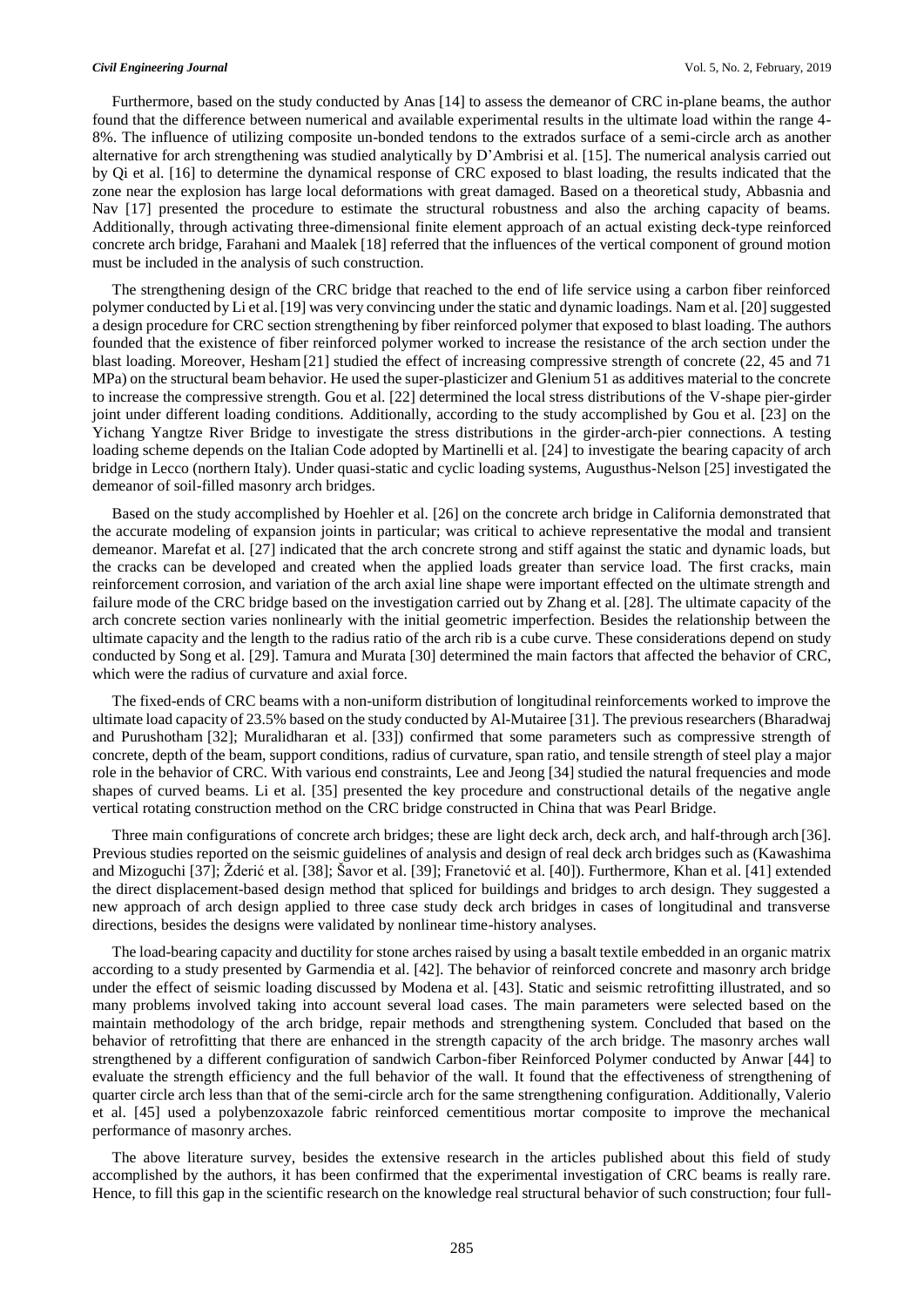scale CRC beams with abutments conducted and tested experimentally. On the other hand, the influences of different time of casting segments (web and flange zone) and the change of the compressive strength of concrete on the full performance of such structures studied.

# **2. Materials and Methods**

The equipment and instruments belong to the construction and structural laboratories of the civil engineering department /Al-Mustansiriayah University employed to achieve the experimental program in this study. The following sections illustrated the material used, mechanical properties, specimens, and test procedure in the current study:

#### **2.1. Material Used**

The components of concrete were: the type of cement was Ordinary Portland Cement (OPC-Type 1), the size of coarse aggregate was 10 mm, and fine aggregate with a maximum size was 4.75 mm utilized in all casting of specimens. Figure 1 illustrated the sieve analysis results of coarse and fine aggregate used. From this figure, it clearly can be seen the results of sieve analysis of the use aggregates were within the range (lower and upper limits) that specified by Iraqi Specification No.45/1984 [46]. Silica fume was adopted as the brand of commercially known as partial add to cement because of play an effective in improving the mechanical properties of concrete. Besides the GLENIUM51 was used as a super-plasticizer material to the concrete mixture. The tap water used for mixing and curing the concrete specimens without water treatment. On the other hand, the diameter of steel reinforcement used was 10 mm, and 12mm.



**Figure 1. Sieve analysis of : (a) Coarse aggregate, (b) Fine aggregate**

### **2.2. Mechanical Properties**

In this study, the mix design of concrete was (1:1.5:3) by weight with a water-cement ratio (0.45). Normal and high compressive strengths of concrete (fc') achieved, these are 25, 50, 75 MPa. After each mixing trail of the concrete, the mean value of three standard concrete cylinders (300 mm height and 150 mm diameter) under the compressive strength test taken into account to achieve the accuracy for obtaining the required value of compressive strength of the concrete mixture. The compressive strength of concrete measured based on the recommendations of ASTM C39-01 [47]. Based on tensile tests conducted, the properties of steel reinforcement (10 and 12 mm) used in the current study listed in Table 1.

| Table 1. Properties of steel reinforcement used |  |  |  |
|-------------------------------------------------|--|--|--|
|-------------------------------------------------|--|--|--|

| <b>Nominal</b><br>diameter (mm) | <b>Measured</b><br>Diameter (mm) | Yield tensile strength<br>$f_{v}$ (MPa) | Ultimate tensile strength<br>$f_u$ (MPa) | $E_s$ (GPa) |
|---------------------------------|----------------------------------|-----------------------------------------|------------------------------------------|-------------|
| 10                              | 9.92                             | 405                                     | 596                                      | 200         |
| 12                              | 12.41                            | 410                                     | 610                                      | 200         |

#### **2.3. Details of Test Specimens**

Figure 2 illustrates the configuration and dimensions of the full-scale CRC beams with the abutments. The crosssection at the mid-span for each specimen was T-section. The height of all the specimens from the intrados surface and the extrados surface of the specimen to the ground surface was 500 and 875 mm, respectively. The rest dimensions of the specimens clearly illustrated in Figure 2. The main reinforcement at both the top and bottom face were  $(3<sub>\phi</sub>12)$ , while the stirrups with the diameter (ϕ10) at 150 mm center to center. The boundary conditions of specimens were simply supported.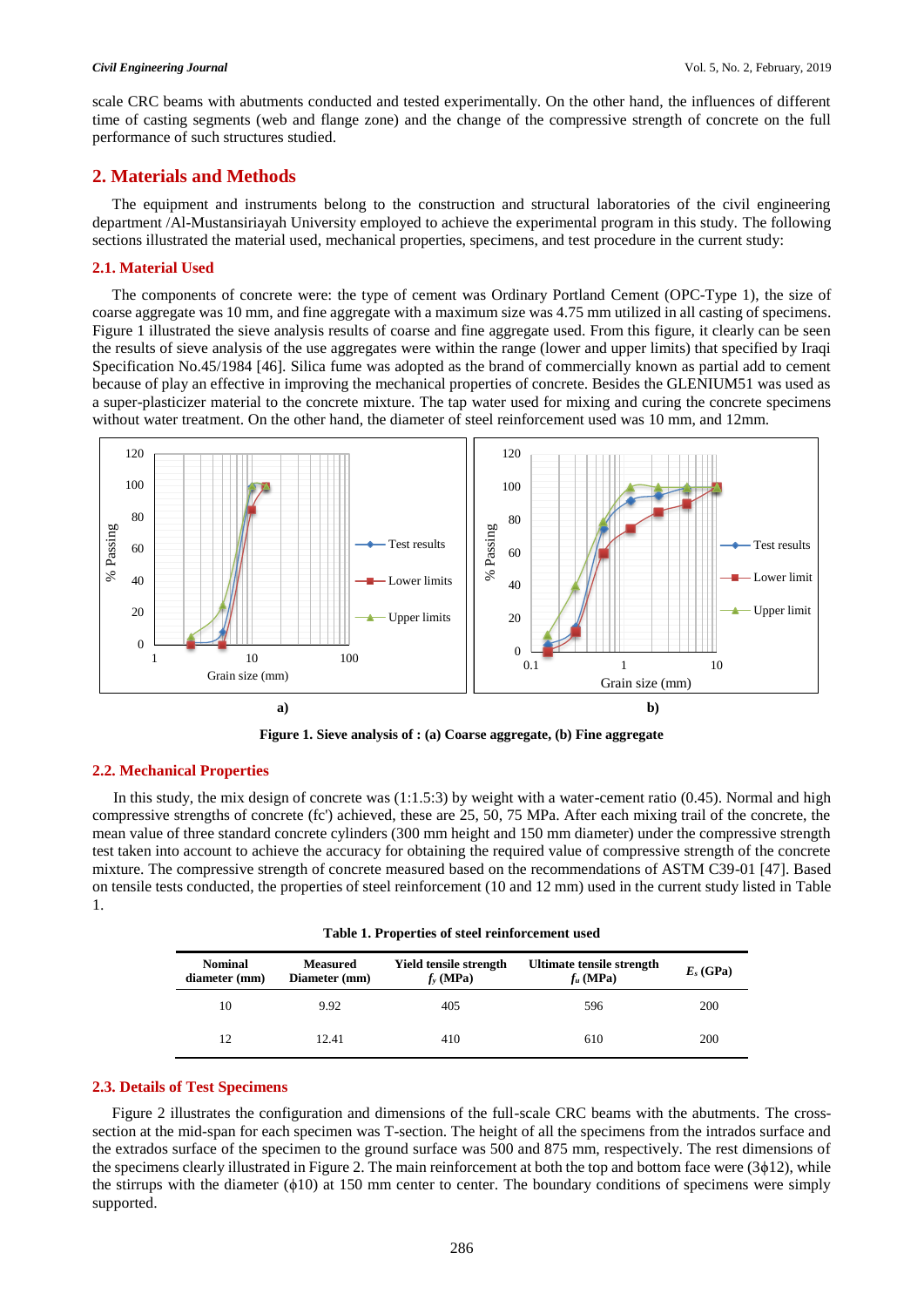Four specimens are taken into account in this study to emulate the effects of time of casting and type of concrete on the action for such structural elements. The first one (SP1), the web and flange zone casting together as one unit with the same compressive strength (25 MPa) and considered as the control specimen. The other three specimens (SP2, SP3, SP3), after completing full-range of seven days from casting of the web zone, then casting the flange zone. Besides these specimens has the same compressive strength at the web zone and was 25 MPa, while it varied at flange zone, which was 25, 50, 75 MPa, respectively. However, Table 2 shows the description of casting case and compressive strength of concrete for two-segment parts (web and flange) of each specimen. SP abbreviate to the specimen, while (1, 2, 3 and 4) indicate to the number of specimens.



**Figure 2. Configuration and geometry of CRC beam with abutments**

| Model mark      | <b>Description of casting</b> | <b>Compressive strength of flange</b><br>zone $f(c')$ (MPa) | Compressive strength of web<br>zone $f(c')$ (MPa) |
|-----------------|-------------------------------|-------------------------------------------------------------|---------------------------------------------------|
| $SP1*$          | As one unit                   | 25                                                          | 25                                                |
| SP <sub>2</sub> | Laminated                     | 25                                                          | 25                                                |
| SP <sub>3</sub> | Laminated                     | 50                                                          | 25                                                |
| SP <sub>4</sub> | Laminated                     | 75                                                          | 25                                                |

|  |  | <b>Table 2. Specimens details</b> |  |
|--|--|-----------------------------------|--|
|--|--|-----------------------------------|--|

\*Control specimen

#### **2.4. Test Procedures**

The specimens exposed to the static load (one point load) at the top face of the middle span and distributed across the entire width of the beams by using a solid rod, as shown in Figure 3. The load applied progressively with smaller increments of 5 kN until approaching the failure load (90% of the load capacity of specimens). For each time step of loading, deflections and strains in concrete and steel reinforcement measured. Each specimen painted with white color to diagnose any crack formation during the tests. The tests are carried out by using a Universal Testing Machine (UTM) brand as (8551 M. F. L. System) with a capacity of (3000 kN), as depicted in Figure 3. To ensure from removing the effect of friction and undesirable bearing stress concentrations, soft wooden boards placed between the steel tubes and the base of the test frame. The data acquisition system mainly consists of multiplexer type B-2760, and TC-32K handheld data logger. On the other hand, the sensors used were: two dial indicators (Mitutoyo-2046S) with a minimum reading of 1/100 mm), and four TML strain gauges (two surfaces for concrete and two embedment strain gauges for steel rebar). The dimensions of surface strain gauges used were  $(5 \times 1 \text{ cm})$ , while the dimensions of embedment strain gauges used were  $(6 \times 2 \text{ mm})$ .



**Figure 3. The specimen in the UTM**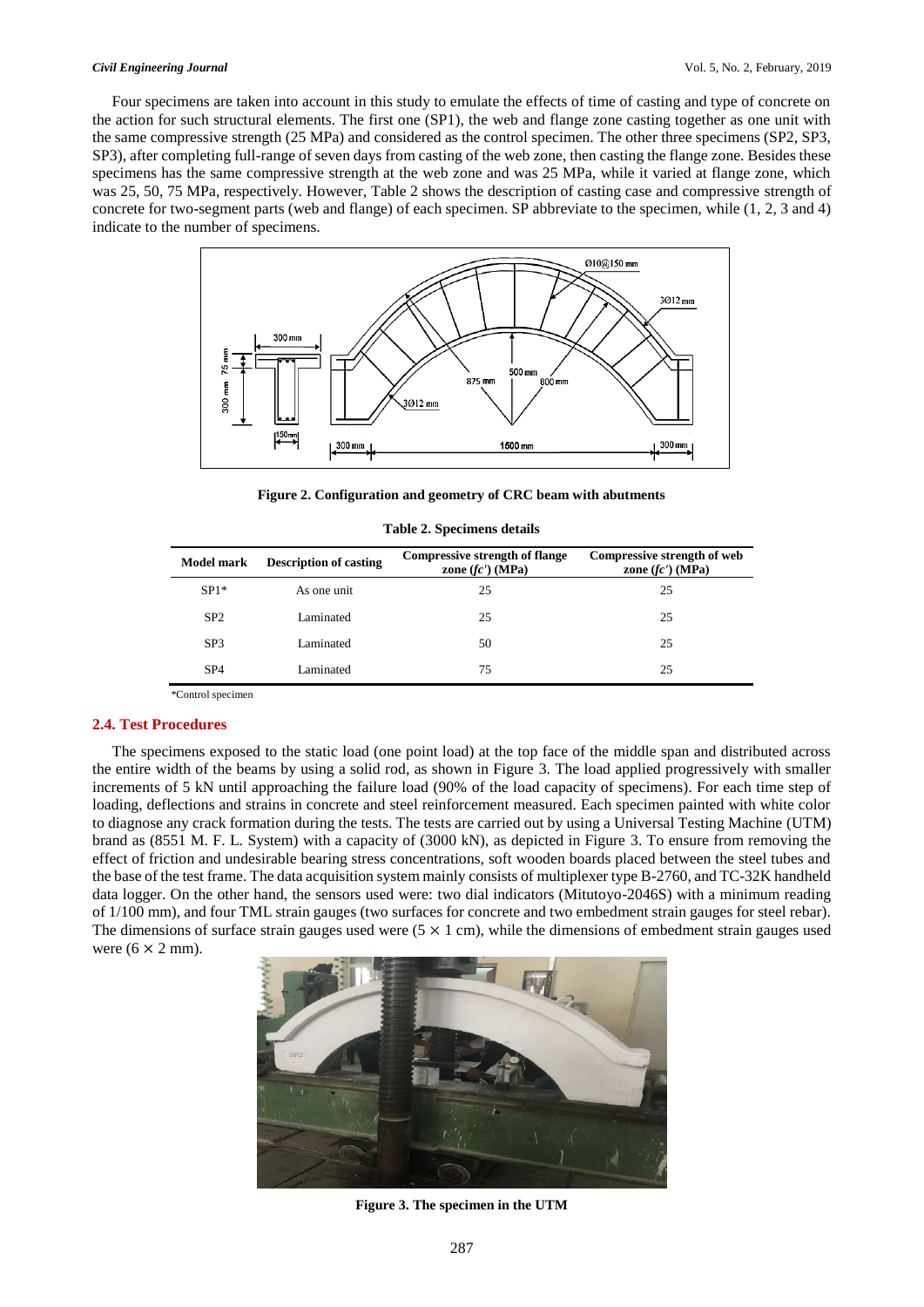#### **3. Results of Testing**

#### **3.1. Deflection and Cracks**

At all stages of loading up to failure, the vertical displacement registered at two sites that are at the intrados surface in quarter and mid-span of each CRC specimen. The reason for selecting these sites specific to more conception on the trend and the demeanor of the deflection values of the critical region of this structure at each time-step of loading. Figure 4a and 4b illustrates the full behavior of loads-deflections at a quarter and mid-span for four CRC specimens, respectively.



**Figure 4. (a) Load against deflection behaviors at a quarter span of the specimens, (b) Load against deflections behaviors at a mid-span of the specimens**

From Figure 4, it clearly noticed that the behavior of all tested specimens started as linear up to the inflection point that represents the first crack, and then the curve became nonlinear. The reason for the nonlinearity behavior of loaddeflection after occurring the first crack due to the decrease in beam stiffness as a result of reducing the modulus elasticity of concrete under increasing the magnitude of the applied load. The inflection point as the percentage of the ultimate load capacity developed based on the tension resistance of the specimen. Table 3 summarized the loads at the first crack and ultimate, besides the deflection in the quarter and mid-span of the CRC with corresponding to the first crack and ultimate loads. However, a general observation on the results in Figure 4 that the stiffness of specimens reduced according to the increment of the applied load until approaching to failure.

| <b>Specimen</b><br>mark | <b>First cracking load</b><br>$P_c$ (kN) | <b>Ultimate load</b><br>$P_n$ (kN) | Deflection at first cracks (mm) |          | Deflection at ultimate load (mm) |          |
|-------------------------|------------------------------------------|------------------------------------|---------------------------------|----------|----------------------------------|----------|
|                         |                                          |                                    | Quarter span                    | Mid-span | <b>Quarter span</b>              | Mid-span |
| SP <sub>1</sub>         | 105                                      | 525                                | 0.45                            | 0.53     | 7.00                             | 11.10    |
| SP <sub>2</sub>         | 108                                      | 530                                | 0.65                            | 0.70     | 7.85                             | 13.55    |
| SP <sub>3</sub>         | 185                                      | 600                                | 0.21                            | 0.45     | 3.86                             | 11.75    |
| SP <sub>4</sub>         | 201                                      | 645                                | 0.17                            | 0.35     | 2.7                              | 12.63    |

**Table 3. Load and deflection results summarized for all specimens**

Other main notes about the trend of the relationship between the increment load and the recorded deflections at the quarter and mid-span of all specimens briefly discussed in the following paragraph:

In the case of SP1, the relationship was linearity up to 20% from the ultimate load, which represents the percentage ratio between the load caused to appear the first crack to the load capacity of the specimen. At the failure load, the maximum deflection recorded in the mid-span of the specimen and was 11.10 mm. The reason for registering peak value of deflection in the mid-span of the specimen due to the cumulative deflection slip from support and concentrated at the point under the load application. The same reason explained to us why the peak value of deflection recorder at the midspan for the other three specimens at the failure load. On the other hand, the maximum value of deflection decreased by approximately 37% when approached in the quarter position in the ultimate load stage.

A slight increase in the ultimate load in SP2 as compared with the control specimen and was 0.95%. Besides that increase of the load of appearance the first crack did not exceed 2.86% as compared with SP1, this means the trivial increment almost never remembered in the linear behavior capacity of this specimen occurred when compared with the control specimen. In general, the results in Figure 4 demonstrated that the increase in deflection values in SP2 was larger than the control specimen under the same load applied. On the other hand, the maximum deflection value also registered at the mid-span of this specimen in the failure load which was 13.55 mm with an increase of 22.07% of the maximum deflection recorded in SP1. This is because the slip generated at the interface zone between the web and flange layer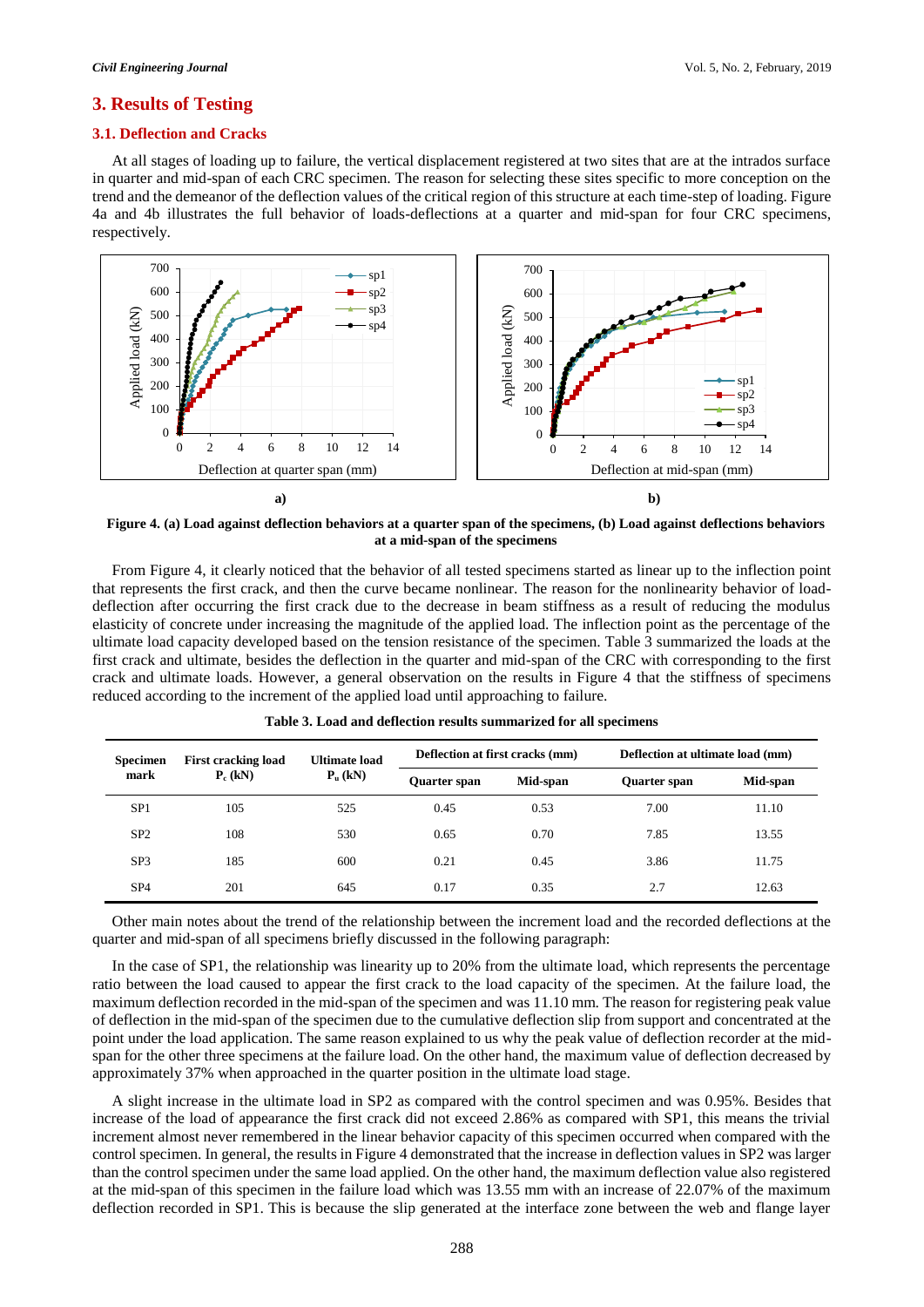result from the interaction between these layers was partial. The amount of decreasing in the peak deflection of the SP2 was about 42.07% when transferred from middle to quarter span of the specimen at the failure load. However, in spite of little increase of the ultimate load capacity in SP2 with compared to the control specimen; but the highest percentage increase of deflections in the failure load recorded of SP2 than others. This goes back to the casting process has done as layers in SP2 with a lower compressive strength of concrete (25 MPa).

The ultimate load in SP3 increased by 14.29% as compared with the control specimen. Moreover, the SP3 behaved as a linear relationship up to 31% from the load that appears the first crack to the ultimate load. This means that the extent in the linear behavior of SP3 as compared by the SP1. These results due to the compressive strength of the flange that resists the moment increased, and hence the increase in internal resistance of the SP3 took place. At the failure load, the peak deflection recorded in the mid-span of SP3 and was 11.75 mm. This value decreased by 67.15% when transferring from middle to quarter region of SP3.

Even the casting the flange zone after seven days from casting web zone, but increasing in compressive strength (75 MPa) in the flange zone of SP4 worked to increase in stiffness due to increase in the modulus of elasticity, and hence, increasing in the strength capacity of this specimen as compared to control specimen. Therefore, the peak value of ultimate load recorded at SP4 and was 645 kN with increasing of 22.86% of what happened in the control specimen. For the same reason, it found the maximum percentage of reduction in the deflection in the quarter span in the failure load recorded between SP4 and the control specimen and was 61.43%. However, the maximum deflection of SP4 took place in the mid-span and was 12.63 mm which decreased by 78.62% when transferring from middle to quarter span at the final stage of loading. The increment in the ultimate load capacity of SP3, and SP4 caused to increase the mid-span deflections at the final stage of loading as compared with the control specimen. The linearity behavior in SP4 and SP3 was pretty much convergent. This goes back to the percentage ratio of the appearance of the first crack to the ultimate load in these specimens was very close.

Another important notice on the results in Table 3 that when increasing the compressive strength of concrete (50 and 75 MPa) in SP3 and SP4; the first crack delayed from the appearance as compared with the control specimen. This is due to the increase in the tensile strength and modulus of rupture in these specimens.

Figure 5 illustrates the mode of failure and the developed cracks due to increased loads up to failure for all specimens. In general, the cracks appeared in the tension zone at the early stages of loading and with the progressing of loading stage; these cracks increased in number, became wider, and directed to upwards at the center of the applied load. At about 70% of the load capacity for all specimens, the main cracks developed in the tension zone and often combined with each other. These cracks propagated and continued upward until approaching to the upper face of the specimen, where crushing of concrete took place. Due to increase the modulus of elasticity when increased the compressive strength of concrete (50 and 75 MPa), the main cracks reduced as clearly depicted in Figure 5.





**Figure 5. The developed cracks after the tests (a) SP1, (b) SP2, (c) SP3 and (d) SP4**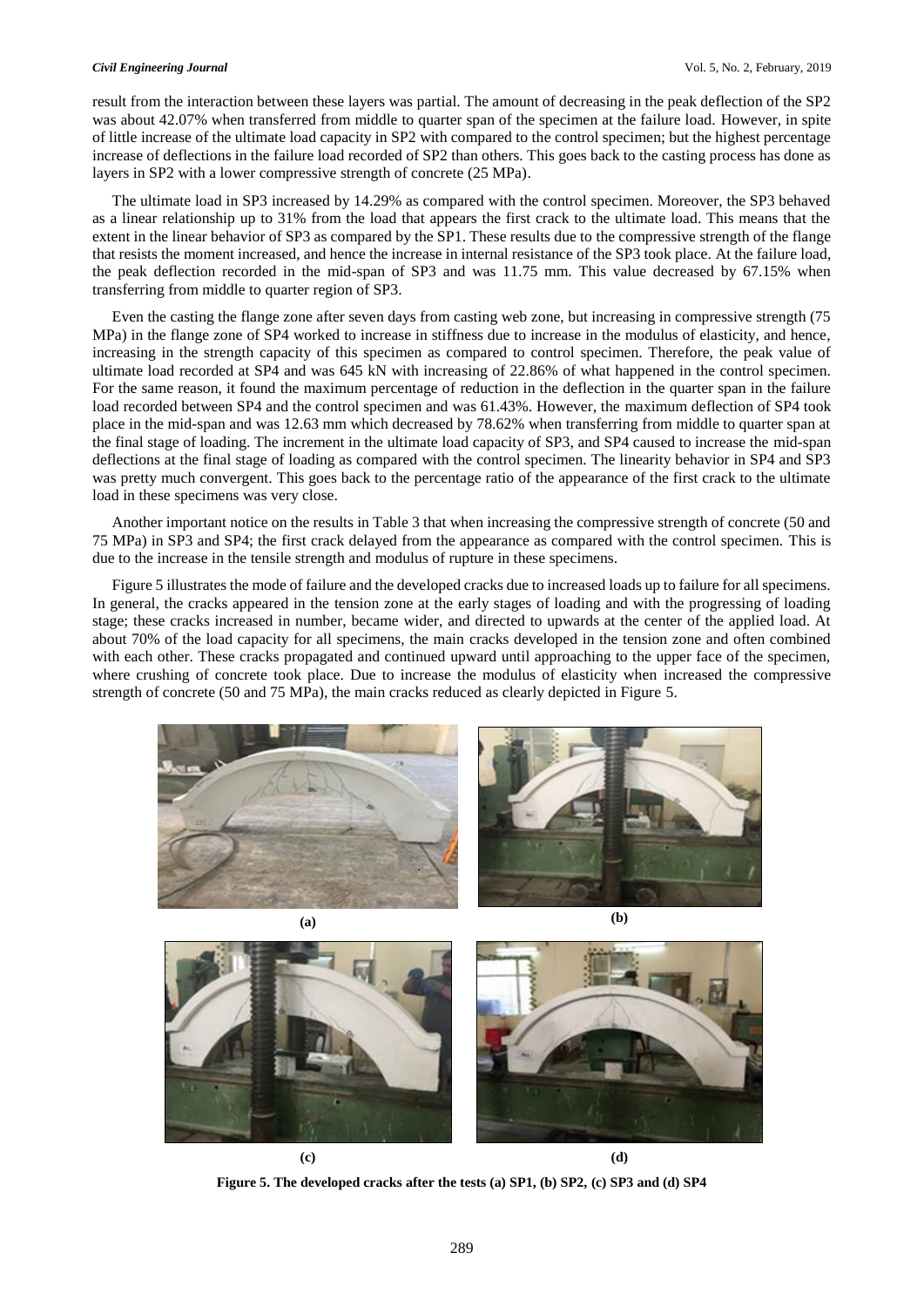#### **3.2. Strain Response**

In all CRC beams, two strain gages distributed at the positions 2 and 3 to measure the strain behavior of the concrete, while two strain gages distributed at the positions 1 and 4 to examine the strain behavior of steel reinforcement. Figure 6 shows the strain gages distribution in CRC beams.



#### **Figure 6. Strain gages layout**

The reason for selection position 2 and 3 in the concrete region to represent the strain behavior at the compression and tension zone, respectively. Based on the ACI-318-14 [47] the strain in the normal concrete not greater than 0.003 in the compression zone and it becomes smaller in the tension zone. Results in Figure 7 illustrate the peak values of strain achieved in position 2 (compression zone), and they became smaller in position 3 (tension zone). The peak value of strain registered in the compression zone of concrete and was 0.0021, 0.0027, 0.0036 and 0.0047 with SP1, SP2, SP3 and SP4, respectively as shown in Figure 7a. The reason of the peak strains in SP2, SP3 and SP4 were close or exceeded to the limit of strain (0.003) that recommended by ACI-318-14 [48] due to generation slip strain result from built these specimens as the laminated system. However, the maximum percentage difference of the peak strain in concrete occurred between SP4 and SP1 and was 76.47%. This goes back the process of transferring load was very slow from flange segment to the web segment in SP4 than others result from approaching to the peak compressive strength of concrete (75 MPa) in the flange segment.





The strains in the reinforcements up to the yield strength that represents the inflection point to the elastic-plastic behavior. The strains of main reinforcements measured at the location (1 and 4), which chosen specifically to examine the strain at tension and compression zone. The results of strain in tension and compression zones of main steel reinforcement illustrate in Figure 8 (a and b). From this figure, in general, it found the trend of strain curves in all specimens at two positions was similar to a large extent. Another important note in this figure that is the minimum value of strain in the steel reinforcement registered at position 4 in SP4 (0.0015) due to increase the compressive strength (75MPa) enhanced in the tensile strength of concrete at the flange zone, as depicted in Figure 8 (b). On the other hand, the maximum value of steel reinforcement recorded at SP3 in position 1 (0.0042) and a small difference detected with the maximum value of SP4 at the same position, as illustrated in Figure 8 (a), where the percentage difference between them did not exceed 10%. The registered maximum value of strain rebar in position 1is considered logically due to this position represents the tension zone of the system.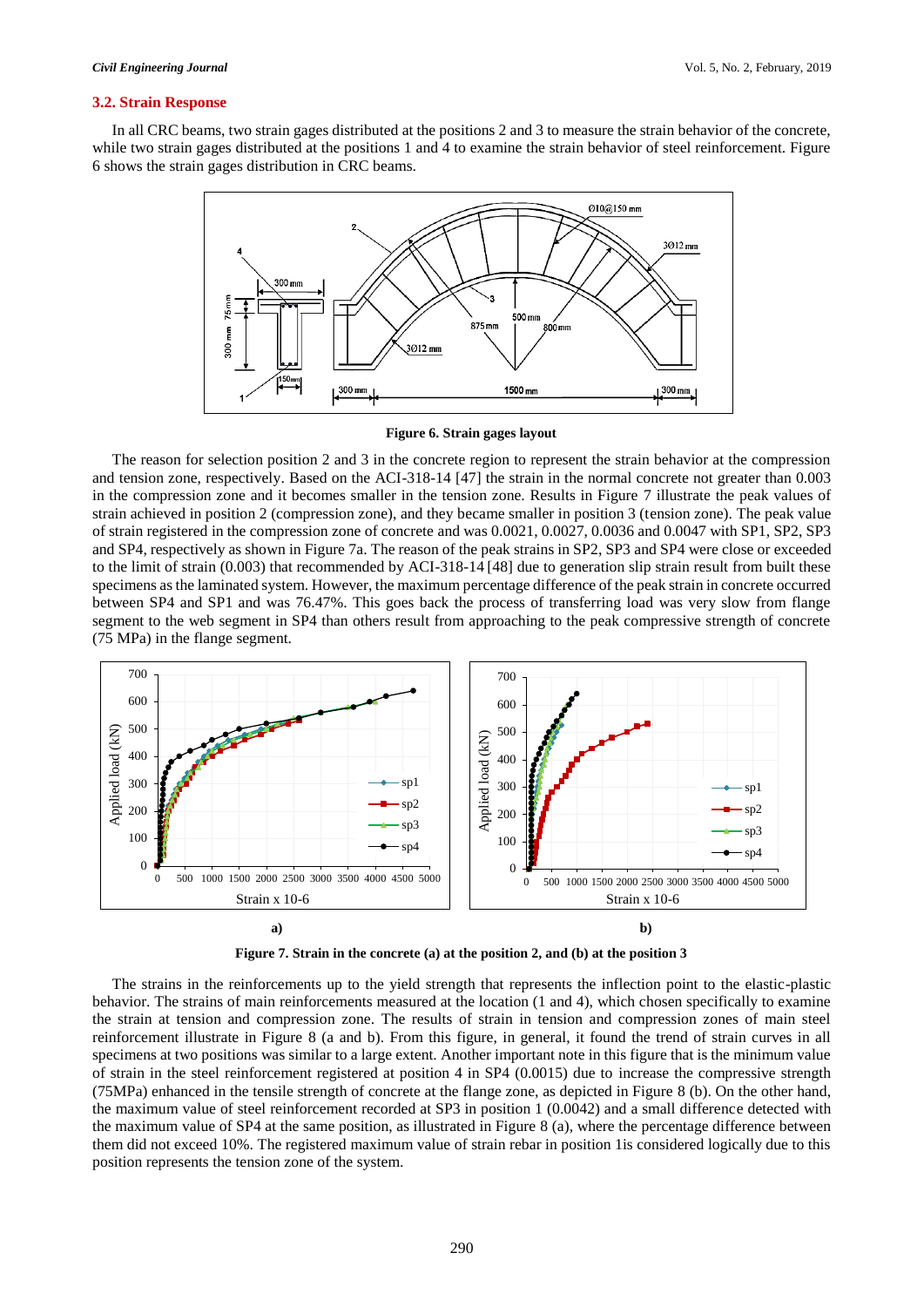

**Figure 8. Strain in the main reinforcement (a) at the position 1 and (b) at the position 4**

# **4. Conclusion**

Due to a curved beam resists gravity loads in compression, the CRC beam can be seen as an effective and elegant means of benefitting from the rise compression resistance of concrete. For more visualization about the structural action of T-section CRC beams under static loading; four experimental full-scale CRC specimens with abutments conducted. The influences of casting web and flange zone as laminated layers with a different time, besides the changing of concrete properties in the flange zone on full performance for such structural elements studied. Based on the outcomes of this study, the main conclusions summarized in the following points:

- The increase in the compressive strength of concrete at the flange zone from 25 to 75 MPa with variation step 25 MPa of CRC specimens worked to raise the load capacity by 14.29% and 22.86% in SP3 and SP4, respectively as compared to the control specimen. Additionally, the increasing the compressive strength of concrete at the flange zone resulted in the delay from the appearance the first crack with an increase in the load was 76.19% and 91.43% in SP3 and SP4, respectively as compared with control specimen. From these findings, it concluded that the value of compressive strength of concrete in the flange segment was a major effect on both of ultimate load capacity and the trend of CRC specimens without any influence of casting the flange part and web part at a different time. The influence of different casting time was limited when compared between SP1 and SP2 (with the same compressive strength) that is in SP2 somewhat delay of the appearance first crack and an insignificant increase in the ultimate load as compared with SP1.
- The flexural cracks appeared at the bottom face of all CRC specimens, which started from the tension zone within the range of 20% to 30% from the ultimate load capacity of the beams, and then increased in number and become wider with the progress of applying load. Then, these cracks propagated and continued upward until approaching to the upper face of the specimen at the final stages of loading, where crushing of concrete took place. When increasing the compressive strengths (50 and 75 MPa) in SP3 and SP4 led to reduce the formation of main cracks as compared to the control specimen.
- The peak strain of concrete recorded at the compression zone in SP4 and was 0.0047. This value decreased by 55.32%, 42.55% and 23.40% when transferring from SP4 to control specimen, SP2, and SP3, respectively. The peak value of concrete strains for SP3 and SP4 exceeded the limit of strain that recommended by the ACI-318-14, with a percentage difference ranged from 18.18% to 44.15% result from the laminated system in these specimens. However, the minimum percentage difference of the peak strain in concrete took place between SP2 and control specimen and was 25%, while the maximum percentage difference of the peak strain in concrete happened between SP4 and control specimen and was 76.47%.
- For the selection position in the steel reinforcement, the trend of the distribution of the strain in steel reinforcement versus the applied load for all CRC specimens was similar by and large. The minimum value of strain in the steel reinforcement registered in the compression region in SP4 (0.0015). On the other hand, the maximum value of steel reinforcement recorded at SP3 in the tension region and was 0.0042 with somewhat small differences detected for the recorded maximum value of steel reinforcement strains for the rest specimen at the same position.

# **5. Funding**

Al-Mustansiryah University allowed the use of it laboratories for authors in this research, but the authors have no support or funding from Al-Mustansiryah University, agency, and other sectors. The authors certify that they have non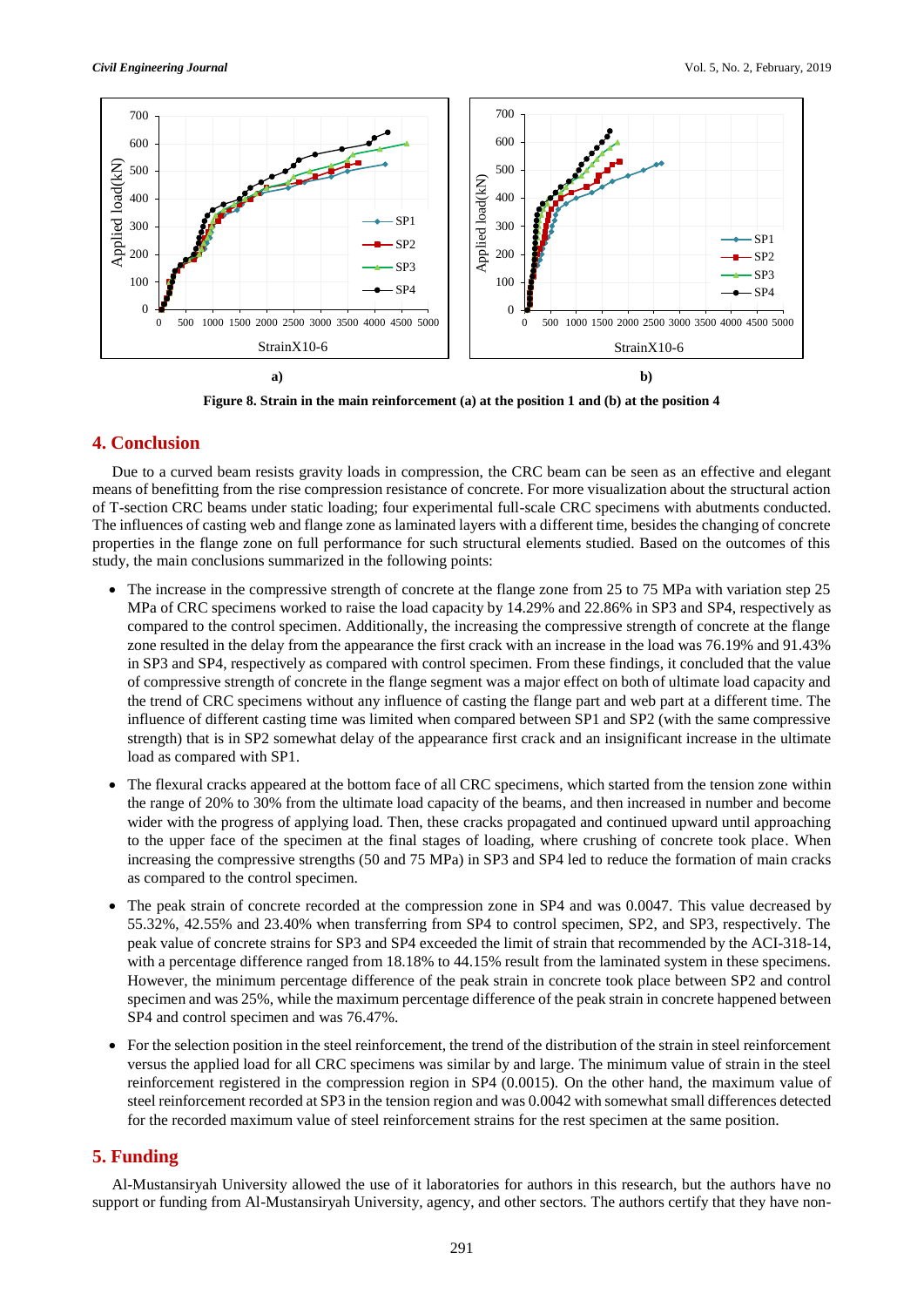financial interest (such as personal or professional relationships, affiliations, knowledge or beliefs) in the subject matter or materials discussed in this manuscript.

# **6. Conflicts of Interest**

The authors declare no conflict of interest.

# **7. References**

[1] Edward, S. H., and David P. G. "Building Design and Construction Handbook" (2004). Section Nine-Concrete Construction, McGraw-Hill, New York, USA.

[2] Kim, J.S., Garro, R., and Doty, D. "A Simplified Load Rating Method for Masonry and Reinforced Concrete Arch Bridges." Proceeding conference of the American Railway Engineering and Maintenance-of-Way Association (September 2009): 1-37.

[3] Khalifa, Magdi Mohamed Ahmed. "Collapse of reinforced concrete beams curved in plan." Master's thesis, Calgary, 1972. doi:10.11575/PRISM/15252.

[4] Badawy, H. E. I., A. E. McMullen, and I. J. Jordaan. "Experimental Investigation of the Collapse of Renforced Concrete Curved Beams." Magazine of Concrete Research 29, no. 99 (June 1977): 59–69. doi:10.1680/macr.1977.29.99.59.

[5] Hsu, T.T., Inan, M., and Fonticiella, L. "Behavior of Reinforced Concrete Horizontally Curved Beams." American Concrete Institute Journal 75 (April 1978): 112-123.

[6] Mansur, M. A., and B. V. Rangan. "Collapse Loads of Nonprestressed R/C Curved Beams." Journal of Structural Engineering 109, no. 4 (April 1983): 993–1009. doi:10.1061/(asce)0733-9445(1983)109:4(993).

[7] Franciosi, C. "A Simplified Method for the Analysis of Incremental Collapse of Reinforced Concrete Arches." International Journal of Mechanical Sciences 26 (December 1984) : 445-457. doi: 10.1016/0020-7403(84)90034-1.

[8] Zhenfei Z. and Dawen P. "NonLinear Analysis of Statically Indeterminate Reinforced Concrete Arches [J] ". Journal of Fuzhou University (Natural Sciences Edition) 02 (1985): 116-127. doi: 10.11908/j.issn.0253-374x. 2018.11.00.

[9] Yang, Y.B., and Shieh, M.S. "Solution Method for Nonlinear Problems with Multiple Critical Points. " The American Institute of Aeronautics and Astronautics Journal 28 (January1990): 2110-2116. doi:org/10.2514/3.10529.

[10] McGrath, T. J., and Mastroianni, E. P. "Finite-Element Modeling of Reinforced Concrete Arch under Live Load Arch under Live Load. " Transportation Research Board 1814 (January 2002): 203-210. doi: 10.3141/1814-24.

[11] Husain, H.M. , Hamood, M.J., and Shaima'a T. S. "Analysis up to Failure of Straight and Horizontally Curved Composite Precast Beam and Cast-In-Place Slab with Partial Interaction. " Engineering and Technology Journal 27 (April 2009): 2509-2522.

[12] Kang, S.B., and Tan, K.H. "Analytical Model for Compressive Arch Action in Horizontally Restrained Beam-Column Subassemblages. " Journal American Concrete Institute Structural (July-August 2016), Technical Paper no. 113-S70: 813-826. doi: 10.14359/51688629.

[13] Falamarz-Sheikhabadi, M.R., and Zerva, A. "Analytical Seismic Assessment of a Tall Long-Span Curved Reinforced-Concrete Bridge. Part I: Numerical Modeling and Input Excitation." Journal of Earthquake Engineering 21(2017):1305-1334. doi:10.1080/13632469.2016.1211565.

[14] Anas, H. Y. "Evaluation of the Behaviour of Reinforced Concrete Curved in-Plane Beams." Iraqi Journal of Civil Engineering 6 (January 2010): 14-25.

[15] D'Ambrisi, Angelo, Luciano Feo, and Francesco Focacci. "Masonry Arches Strengthened with Composite Unbonded Tendons." Composite Structures 98 (April 2013): 323–329. doi:10.1016/j.compstruct.2012.10.040.

[16] Qi, X. J., Liu, Q. and Shang, F. J. "Dynamic Response of Concrete Arch Bridge under Blast Loading." Applied Mechanics and Materials 501 (January 2014):1283-1286. doi: 10.4028/www.scientific.net/AMM.501-504.1283.

[17] Abbasnia, R. and Nav, F.M. "A Theoretical Method for Calculating the Compressive Arch Capacity of RC Beams Against Progressive Collapse." Structural Concrete 17 (2016): 21-31. doi: 10.1002/suco.201400119.

[18] Farahani, E.M., and Maalek, S. "An Investigation of the Seismic Behavior of a Deck-Type Reinforced Concrete Arch Bridge." Earthquake Engineering and Engineering Vibration 16 (July 2017): 609-625. doi:10.1007/s11803-017-0405-x.

[19] Li, X., Yang, Y., and Pu, Q. "Study on Evaluation and Comparison of the Capability before and after Strengthening of Reinforced Concrete Arch Bridge [J]. " Sichuan Building Science 4 (2007): 98-102.

[20] Nam, J.W., Kim, H.J., Yi, N.H., Kim, I.S., Kim, J.H.J., and Choi, H.J. "Blast Analysis of Concrete Arch Structures for FRP Retrofitting Design." Computers and Concrete 6 (August 2009): 305-318. doi:10.12989/cac.2009.6.4.305.

[21] Hesham, A. N. "Effect of Compressive Strength and Reinforcement Ratio on Strengthened Beam with External Steel Plate." Al-Qadisiya Journal for Engineering Sciences 3 (2010): 148-160.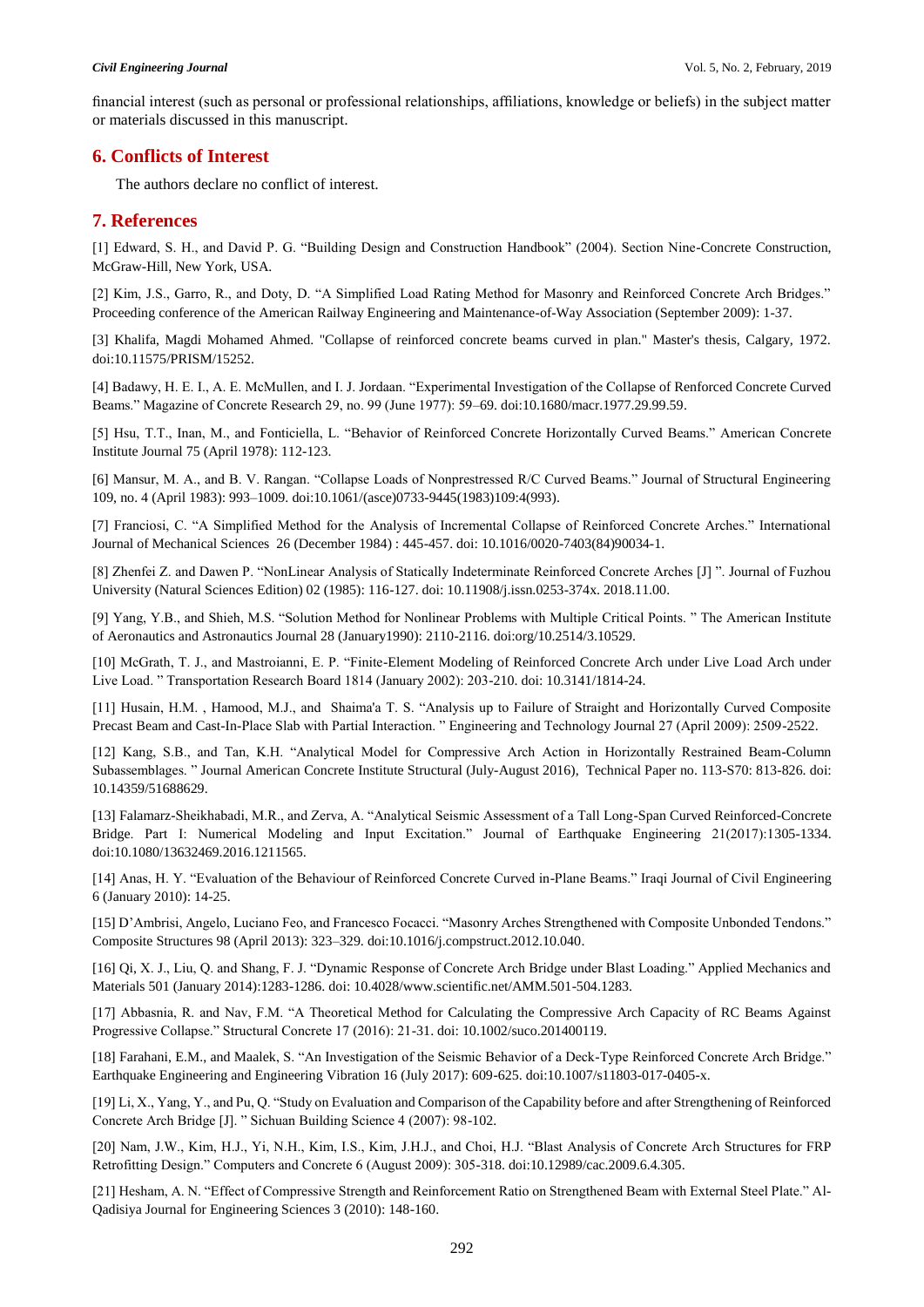[22] Gou, H., Pu, Q., Shi, X., and Shi, Z. "Local Stress and Nonlinear Mechanical Behaviors of the V-Shape Pier-Girder Joint Based on Model Test." Advances in Structural Engineering 18 (November 2016): 2193-2205. doi: 10.1260/1369-4332.18.12.2193.

[23] Gou, H., Long, H., Bao, Y., Chen, G., Pu, Q., and Kang, R. "Stress Distributions in Girder-Arch-Pier Connections of Long-Span Continuous Rigid Frame Arch Railway Bridges." Journal of Bridge Engineering 23 (April 2018): 04018039. doi: 10.1061/(ASCE)BE.1943-5592.0001250.

[24] Martinelli, P., Galli, A., Barazzetti, L., Colombo, M., Felicetti, R., Previtali, M., Roncoroni, F., Scola, M., and di Prisco, M. "Bearing Capacity Assessment of a 14th Century Arch Bridge in Lecco (Italy)." International Journal of Architectural Heritage 12(2018): 237-256. doi:10.1080/15583058.2017.1399482.

[25] Augusthus-Nelson, L., Swift, G., Melbourne, C., Smith, C., and Gilbert, M. "Large Scale Physical Modelling of Soil-Filled Masonry Arch Bridges." International Journal of Physical Modelling in Geotechnics 18 (September 2018): 81-94. doi:10.1680/jphmg.16.00037.

[26] Hoehler, M, D McCallen, and C Noble. "The Seismic Response of Concrete Arch Bridges (with Focus on the Bixby Creek Bridge Carmel, California)" (June 1, 1999). doi:10.2172/9869.

[27] Marefat, M.S., Ghahremani-Gargary, E., and Ataei, S. "Load Test of a Plain Concrete Arch Railway Bridge of 20-m Span." Construction and Building Materials 18 (November 2004): 661-667. doi. 10.1016/j.conbuildmat.2004.04.025.

[28] Zhang, J., Li, C., Xu, F., and Yu, X. "Test and Analysis for Ultimate Load-Carrying Capacity of Existing Reinforced Concrete Arch Rib." Journal of Bridge Engineering 12 (January 2007): 4-12. doi:10.1061/(ASCE)1084-0702(2007)12:1(4).

[29] Song, L., Shizhong, Q., and Ying T. "Study on Parameters of Ultimate Bearing Capacity of Reinforced Concrete Arch Bridges." Journal of SouthWest Jiaotong University 3 (2007): 42-47.

[30] Tamura, T., and Murata, H. "Experimental Study on the Ultimate Strength of R/C Curved Beam." Journal of Structural Engineering (May 2010): 1783-1788.

[31] AL-Mutairee, H. M. K. "Effect of Non-Uniform Distribution of Longitudinal Reinforcement on the Behaviour of Reinforced Concrete Horizontally Curved Beams with Fixed-Ends." Journal of Babylon university / Engineering Sciences 21 (2013): 826-838.

[32] Bharadwaj, D., and Purushotham, A. "Numerical Study on Stress Analysis of Curved Beams." International Journal of Mechanical Engineering and Technology 6 (July2015): 21-27.

[33] Muralidharan R., Jeyashree T.M., and Krishnaveni, C. "Analytical Investigation of RC Curved Beams. " Journal of Industrial Pollution Control (October 2017): 1387-1392.

[34] Lee, J.K., and Jeong, S. "Flexural and Torsional Free Vibrations of Horizontally Curved Beams on Pasternak Foundations." Applied Mathematical Modelling 40 (February 2016): 2242-2256. doi:10.1016/j.apm.2015.09.024.

[35] Li, W., Huang, C., and Tang, C. "Negative Angle Vertical Rotating Construction Method of Reinforced Concrete Arch Bridge." Structural Engineering International 27 (March 2017): 558-562. doi:10.2749/222137917X14881937844847.

[36] Chen, B. "Long Span Arch Bridges in China. In Proceedings of Chinese-Croatian Joint Colloquium on Long Span Arch Bridges." Brijuni Islands:[sn] (2008): 119-134. doi: 10.1.1.504.4724.

[37] Kawashima, K., and Mizoguti, A. "Seismic Response of a Reinforced Concrete Arch Bridge." In 12th World Conference on Earthquake Engineering 2000, Paper (No. 1824).

[38] Žderić, Ž., Runjić, A., and Hrelja, G. "Design and Construction of Cetina River Arch Bridge." Proceedings of the 5th International Conference on Arch Bridges (September 2007), Funchal, Madeira, Portugal: 745-750.

[39] Šavor, Z., Mujkanović, N., and Hrelja, G. "Design and Construction of Krka River Arch Bridge." Long Arch Bridges-Proceedings of the Chinese-Croatian Joint Colloquium Long Arch Bridges (July 2008). Fuzhou University, Fuzhou, China: 217-228. doi: 10.1080/15732480600855800.

[40] Franetović, M., Radić, J., and Šavor, Z. "Seismic Assessment of Arch Bridge Across Slunjčica River in Slunj." Conference: 3rd Chinese-Croatian Joint Colloquium on Sustainable Arch Bridges (July 2011), Zagreb, Croatia: 249-258.

[41] Khan, E., Sullivan, T.J., and Kowalsky, M.J. "Direct Displacement–Based Seismic Design of Reinforced Concrete Arch Bridges." Journal of Bridge Engineering 19 (January 2014): 44-58. doi:10.1061/(ASCE)BE.1943-5592.0000493.

[42] Garmendia, L., San-José, J.T., García, D., and Larrinaga, P. "Rehabilitation of Masonry Arches with Compatible Advanced Composite Material." Construction and Building Materials 25 (December 2011): 4374-4385. doi:10.1016/j.conbuildmat.2011.03.065.

[43] Modena, C., Tecchio, G., Pellegrino, C., Da Porto, F., Donà, M., Zampieri, P., and Zanini, M.A. "Reinforced Concrete and Masonry Arch Bridges in Seismic Areas: Typical Deficiencies and Retrofitting Strategies. " Structure and Infrastructure Engineering 11 (2015): 415-442. doi:10.1080/15732479.2014.951859.